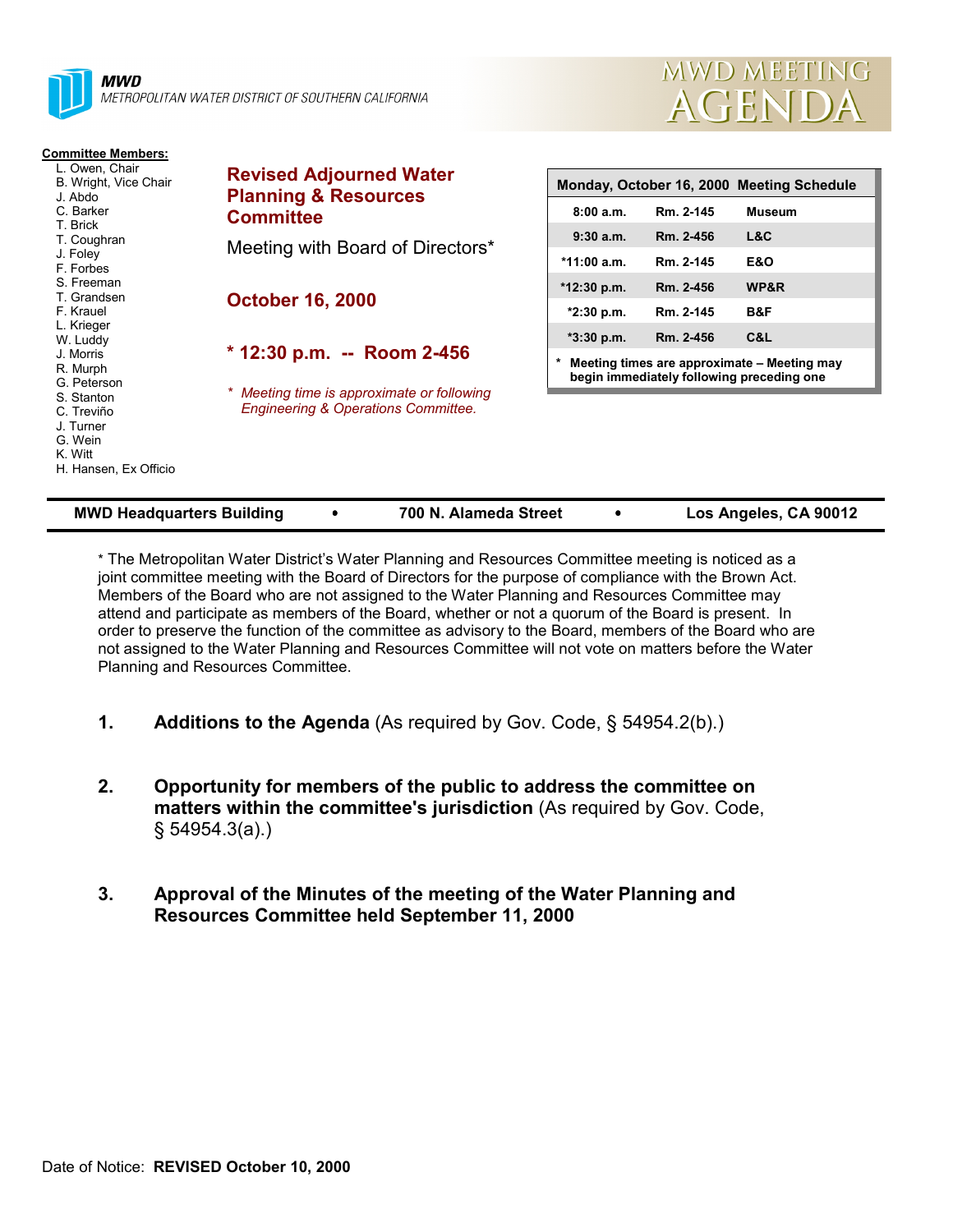# **4. CONSENT CALENDAR ITEMS – ACTION**

- 8-4 Set public hearing on draft Regional Urban Water Management Plan (RUWMP). (WP&R)
- 8-5 Adopt Resolution to accept funds from Proposition 13, The Safe Drinking Water, Clean Water, Watershed Protection and Flood Control Act of 1999 (Water Bond), Article 4, Interim Water Reliable Supply and Water Quality Infrastructure and Management Program. (WP&R)
- 8-9 Authorize amendment to Restated Water Supply Management Agreement for the Orange County Basin. (WP&R)

# **5. OTHER BOARD ITEMS – ACTION**

- 9-2 Adopt Resolution directing the giving of notice of potential discontinuance of Service of Interim Agricultural Water Program Water from October 2001 through October 2002. (WP&R)
- 9-4 Authorize project negotiations under Metropolitan's California Aqueduct Dry-Year Transfer Program. (WP&R)

# **6 BOARD INFORMATION ITEMS**

None

# **7. COMMITTEE ITEMS**

- a. Oral report on Environmental Water Account Services Agreement with the California Department of Water Resources.
- **Added** b. Status update on environmental documentation for the Cadiz Groundwater Storage and Dry-Year Supply Program.

# **8. PENDING ITEMS**

None